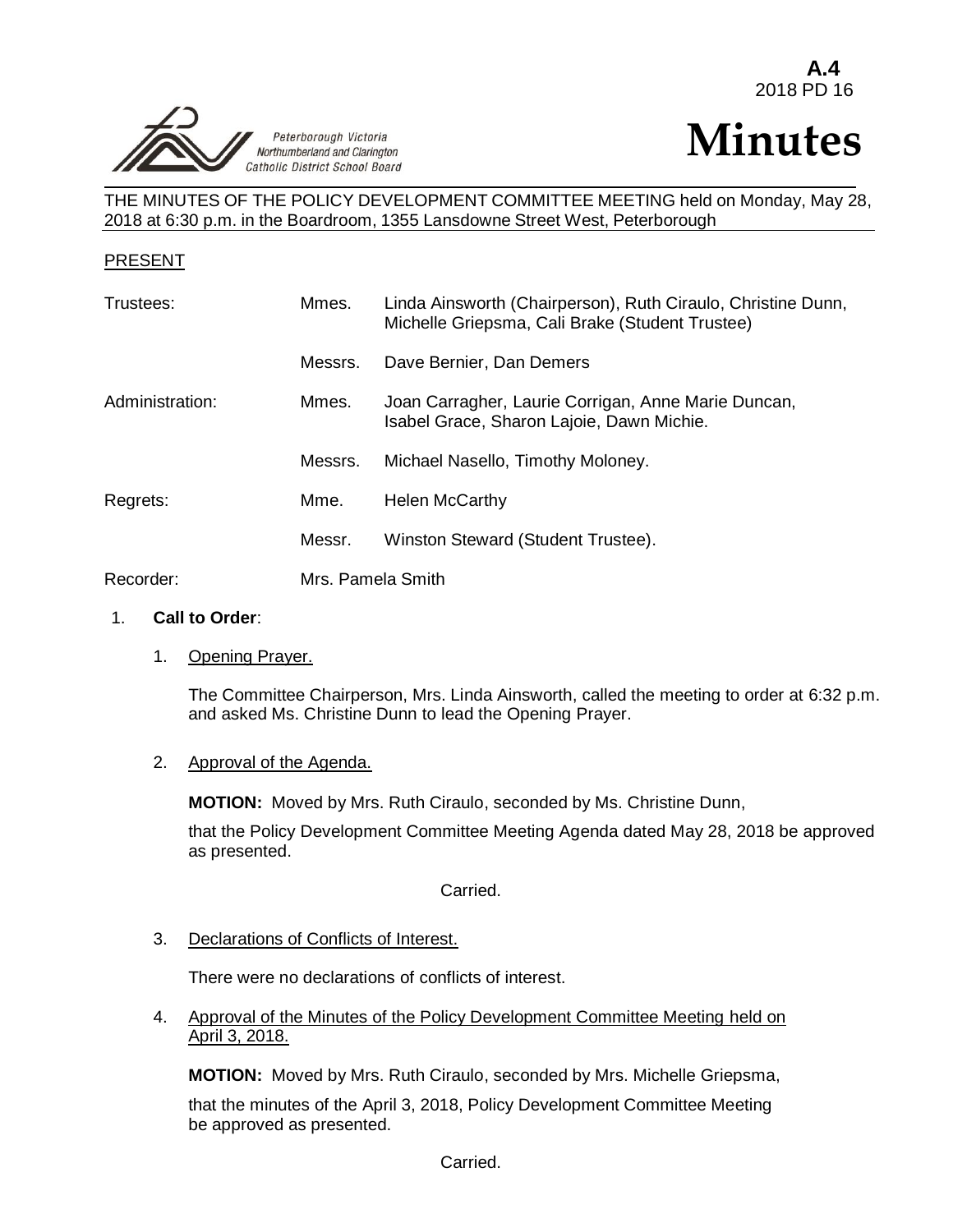5. Business Arising from the Minutes.

There was no business arising from the minutes.

The Committee Chairperson, Mrs. Linda Ainsworth, recognized Ms. Cali Brake, Student Trustee on her recent election as Vice-President of the Ontario Student Trustee Association (OSTA-AECO).

Mrs. Michelle Griepsma shared questions and recommendations with Trustees regarding the May 28, 2018 Policy Committee Meeting that she received from Mrs. Helen McCarthy in her absence.

## **B. Presentations/Recommended Actions**:

1. R.A.: Draft Administrative Procedure #504 (New) Employee Attendance Support Program.

Ms. Joan Carragher, Superintendent of Learning/Leadership and Human Resource Services, presented the draft administrative procedure #504 Employee Attendance Support Program and answered questions. Ms. Carragher discussed the importance of timely communication and implementation of this administrative procedure is September 2018.

Trustees reviewed Draft Administrative Procedure #504 Employee Attendance Support Program, and made the below recommendations (strikeout-in-red – remove from document, red and no strikeout is added wording):

- 1. That *sick leave* be changed to *non-culpable absenteeism* throughout administrative procedure #504.
- 2. Under Action Required:

1.0 Background

When an Employee advances through to the final step of the EASP, the Board will make a determination as to whether the Employee is likely to maintain regular attendance in the future.

3. Under 2.0 Employee Attendance Support Program – Process

The following steps outline the process by which the Board will engage in nondisciplinary discussion with those Employees whose non-culpable absenteeism (including medical appointments) usage is above the predetermined threshold, which is twenty (20) days with fifteen (15) occurrences.

4. Under 2.9 Employment Viability Review: Paragraph one replace the word **thre** with the.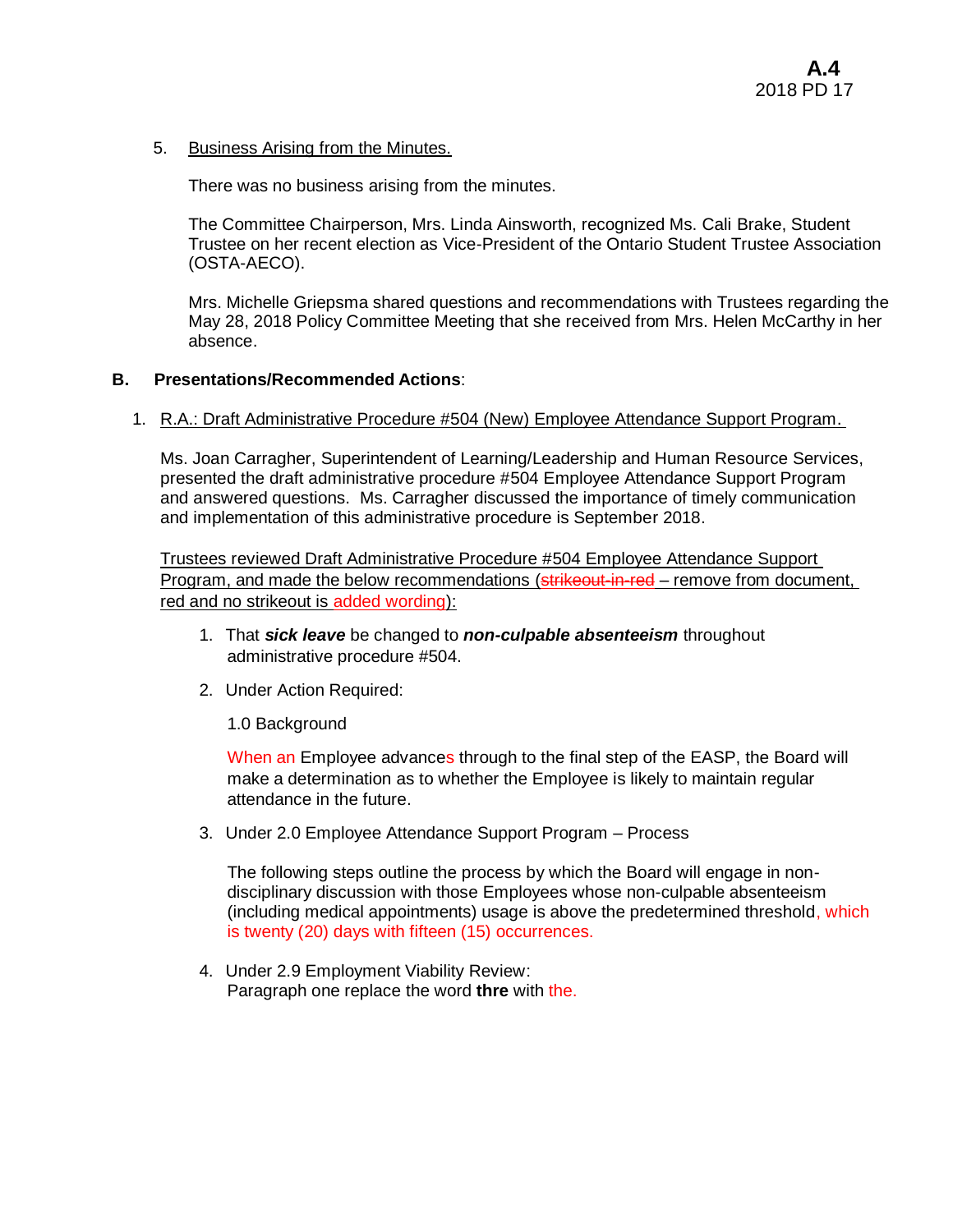**MOTION:** Moved by Mrs. Ruth Ciraulo, seconded by Mr. Dave Bernier,

that the new Administrative Procedure – Employee Attendance Support Program #504 that will fall under Directional Policy Employee Relations #500 be received and posted.

Carried.

## 2. R.A.: Draft Administrative Procedure #515 (New) Confirmed Cases of Fifth Disease.

Ms. Joan Carragher, Superintendent of Learning/Leadership and Human Resource Services, presented the draft administrative procedure #515 (New) Confirmed Cases of Fifth Disease and answered questions.

Trustees reviewed Draft Administrative Procedure #515 Confirmed Cases of Fifth Disease, and made the below recommendations (strikeout-in-red – remove from document, red and no strikeout is added wording):

1. Under 2.0 Procedures: Include a statement describing how this procedure aligns with the current multi-year strategic plan.

The following procedures are to be followed when a confirmed (not suspected) case of Fifth Disease has been confirmed by a doctor and is reported to the Principal of the school:

2. The Director of Education is responsible for:

Designating resources for Eensuring the implementation of and compliance with this Administrative Procedure, including the designation of required resources.

**MOTION:** Moved by Mr. Dan Demers, seconded by Ms. Christine Dunn,

that the new Administrative Procedure – Confirmed Cases of Fifth Disease #515 that will fall under Directional Policy Employee Relations #500 be received and posted.

Carried.

## 3. R.A: Revised Draft Administrative Procedure #321 First Nation, Métis and Inuit Voluntary Self-Identification.

Mr. Tim Moloney, Superintendent of Learning/Student Success and Mrs. Sharon Lajoie, Indigenous Education Lead presented the Revised draft administrative procedure #321 First Nation, Métis and Inuit Voluntary Self-Identification and answered questions.

Trustees reviewed Revised Draft Administrative Procedure #321 First Nation, Métis and Inuit Voluntary Self-Identification. No changes were recommended.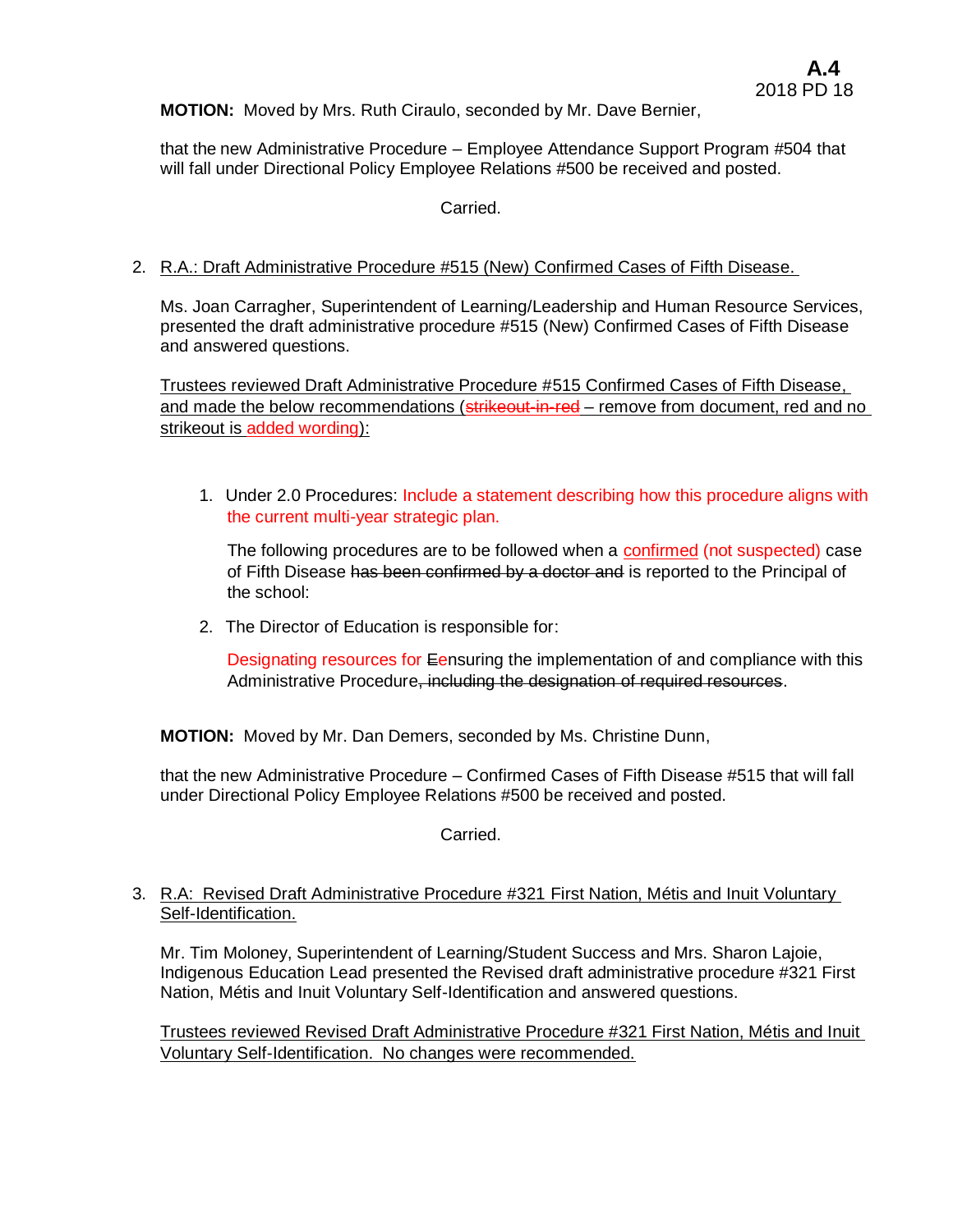**MOTION:** Moved by Mrs. Ruth Ciraulo, seconded by Mr. Dave Bernier,

that the Draft Policy and Administrative procedure*, P-304 and AP-304 –* First Nation, Métis and Inuit Voluntary Self-Identification be deleted and the Revised newly formatted Administrative Procedure #321 First Nation, Métis and Inuit Voluntary Self-Identification be received and posted under Directional Policy #300 Student Achievement and Well-Being.

## Carried.

4. R.A.: Updated Administrative Procedure # 305 Out of School Activities.

Mrs. Dawn Michie, Superintendent of Learning/K-12 Program, presented the updated administrative procedure #305 (previously approved May 16, 2017) Out of School Activities and answered questions.

Trustees reviewed the updated Administrative Procedure #305 Out of School Activities, and made the below recommendations, (strikeout in red –remove from document, red no strikeout is added wording):

- 1. Under Action Required Section 1 Out of school activities shall:
	- a. 1.(c) will be changed to 1. (d)  $1.$  (c) 1. (d) Include appropriate accommodations for students with special needs, including which may require an educational assistant in some circumstances, as required;
	- b. 1. (d) will now be changed to 1.(c) 1. (d) 1. (c) Ensure that attendance participation at in Sunday Eucharist is part of the planned activity when students are away from home on Sundays, and shall include a other faith development experiences (i.e. liturgical celebration or prayer reflection) where appropriate;

# 2. Under Action Required Section 3 High Care Activities involving water:

- a. Section 3 High Care Activities involving water 3(a) Day Excursions (Category 1/Category 2) paragraph 2 For day excursions where water activities are the primary focus of the activity, including pools and water parks, a swim test is required on site. If a swim test cannot be conducted at the excursion site, then arrangements must be made by the school to conduct the swim test prior to arrival at the site. Swimming in unsupervised bodies of waters (lakes, rivers, streams) is not allowed except forsecondary outdoor education courses and co-curricular clubs. Exceptions for secondary outdoor education courses and co-curricular clubs must be approved by the principal.
- 3. Under Action Required section 5
	- a. add 5.(d) Where appropriate, schools can coordinate Out of School Activities to reduce costs and to support the participation of smaller schools. In multi-school trips, each school must submit their own application package.